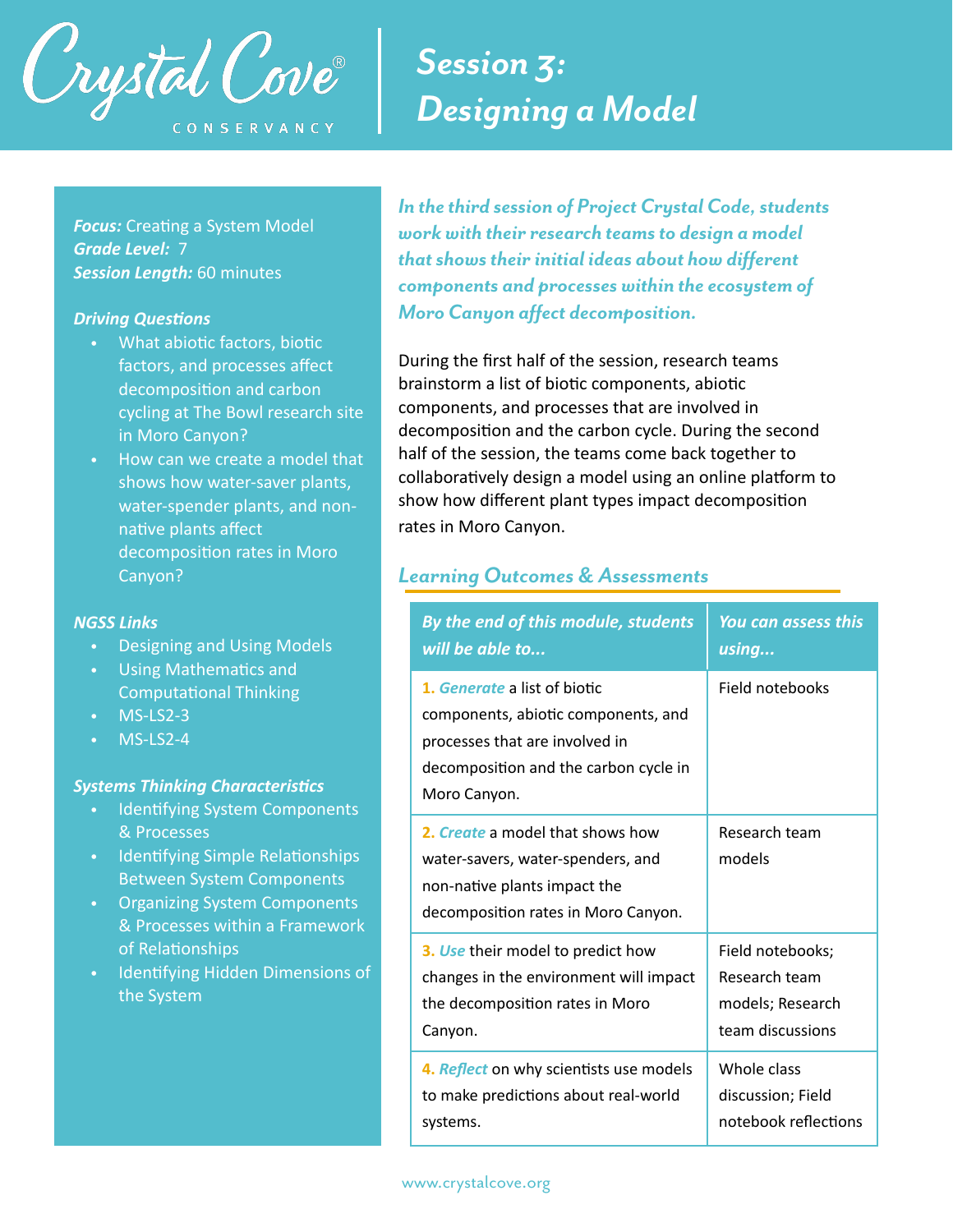

# *Session Overview*

| <b>Section</b> | <b>Description</b>                                                                                                                                        | Length       | <b>Format</b>  |
|----------------|-----------------------------------------------------------------------------------------------------------------------------------------------------------|--------------|----------------|
| Launch         | Students watch a video that introduces them<br>to the idea of creating a model.                                                                           | 5 minutes    | Whole class    |
| Explore        | Research teams generate a list of components<br>and processes involved in decomposition and<br>the carbon cycle in Moro Canyon.                           | 10 minutes   | Research teams |
|                | Research teams then work together to create<br>a collaborative model using Padlet,<br>SageModeler, or another online platform of<br>the teacher's choice. | 20 minutes   | Research teams |
|                | Optionally, research teams can also use their<br>models to make predictions about how<br>changes to the ecosystem will affect<br>decomposition.           | 10 minutes   | Research teams |
| <b>Share</b>   | If there is time, students share their models<br>with the whole class.                                                                                    | 5-10 minutes | Whole class    |
| Reflect        | Students reflect on what they've learned from<br>their model and what their next steps might<br>be.                                                       | 5 minutes    | Individual     |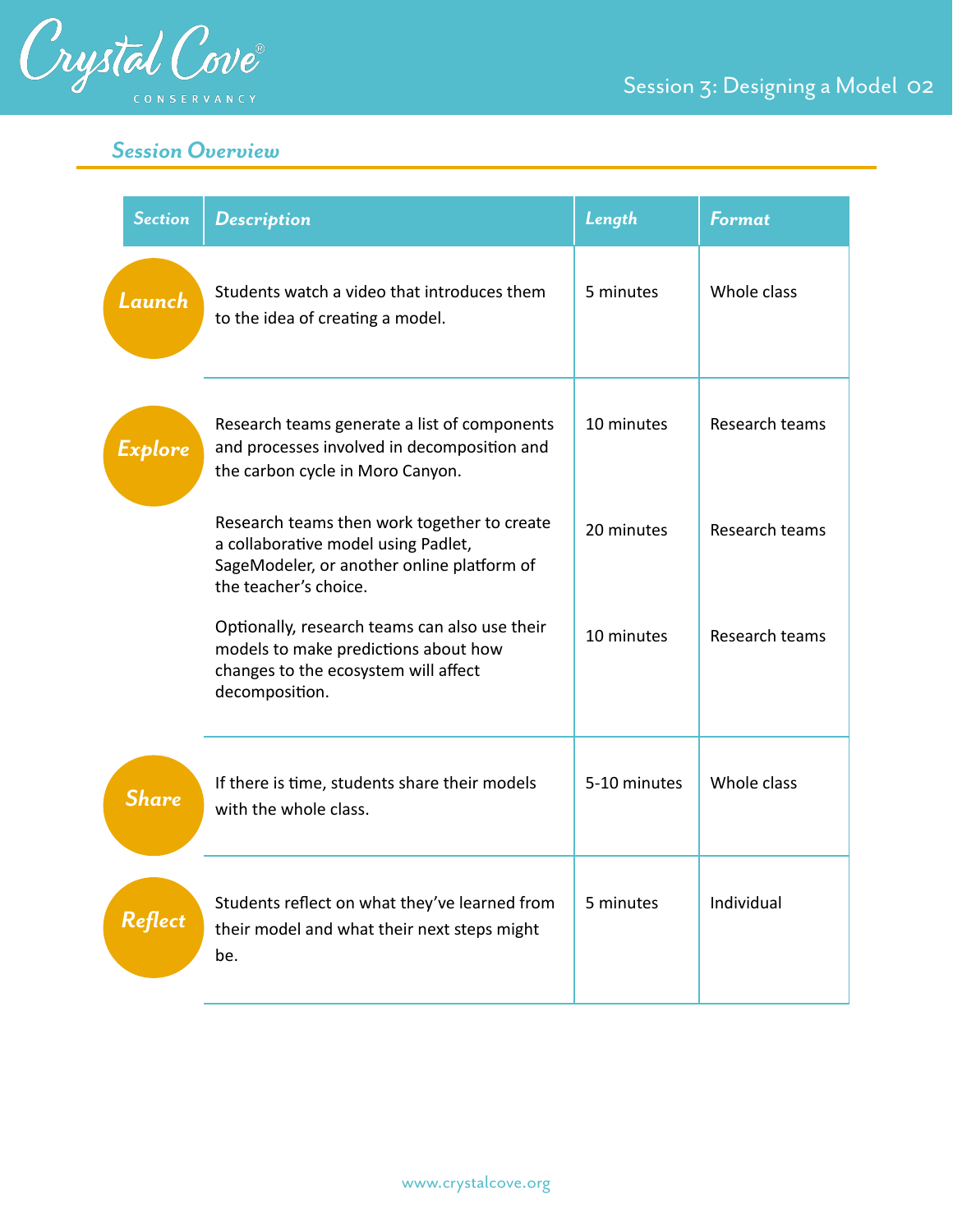

## *Choosing a Modeling Platform*

In Session 3, student research teams work together to build a model that shows how different biotic components, abiotic components, and processes impact the decomposition rates in our Project Crystal Code experiment.

As the lead educator, you can choose which platform you want your class to use while building their model. Unfortunately, while online modeling platforms exist, no one platform is perfect. We recommend choosing between **Padlet** or **SageModeler**, but you could also use Google Jamboard, another online whiteboard, or another platform entirely.

The pros and cons of our two recommended platforms are listed below.

| Platform                                                                                                         | Pros                                                                                                                                                                                                                                                                                                                                                   | Cons                                                                                                                                                                                                                                                                             |
|------------------------------------------------------------------------------------------------------------------|--------------------------------------------------------------------------------------------------------------------------------------------------------------------------------------------------------------------------------------------------------------------------------------------------------------------------------------------------------|----------------------------------------------------------------------------------------------------------------------------------------------------------------------------------------------------------------------------------------------------------------------------------|
| <b>Padlet</b><br>Cost: Free for first three boards;<br>requires \$10/month subscription<br>for additional boards | Modeling can be done<br>collaboratively with multiple<br>students using one online<br>workspace at the same time.<br>Teacher can see thinking in real<br>time.<br>Students can import videos,<br>links, and images within the<br>posts.                                                                                                                | More difficult to show links and<br>explain computational<br>relationships.<br>A free account can only create<br>three Padlets (meaning students<br>will need to sign up for their own<br>account).<br>Cannot import data and use it to<br>test the assumptions in the<br>model. |
| SageModeler<br>Cost: Free                                                                                        | Specifically designed to support<br>student modeling.<br>Has a clear way to define<br>computational relationships<br>between components and<br>processes.<br>Can run simulations to see the<br>effects of one component on<br>another.<br>Can import data to test the<br>model and make graphs (which<br>can be used to analyze data in<br>Session 7). | One one person can manipulate<br>the model at a time (meaning<br>one student will need to<br>manipulate the model and share<br>their screen with others).<br>Teacher can only view the<br>contents when the link is shared,<br>so it is hard to see thinking in<br>real time.    |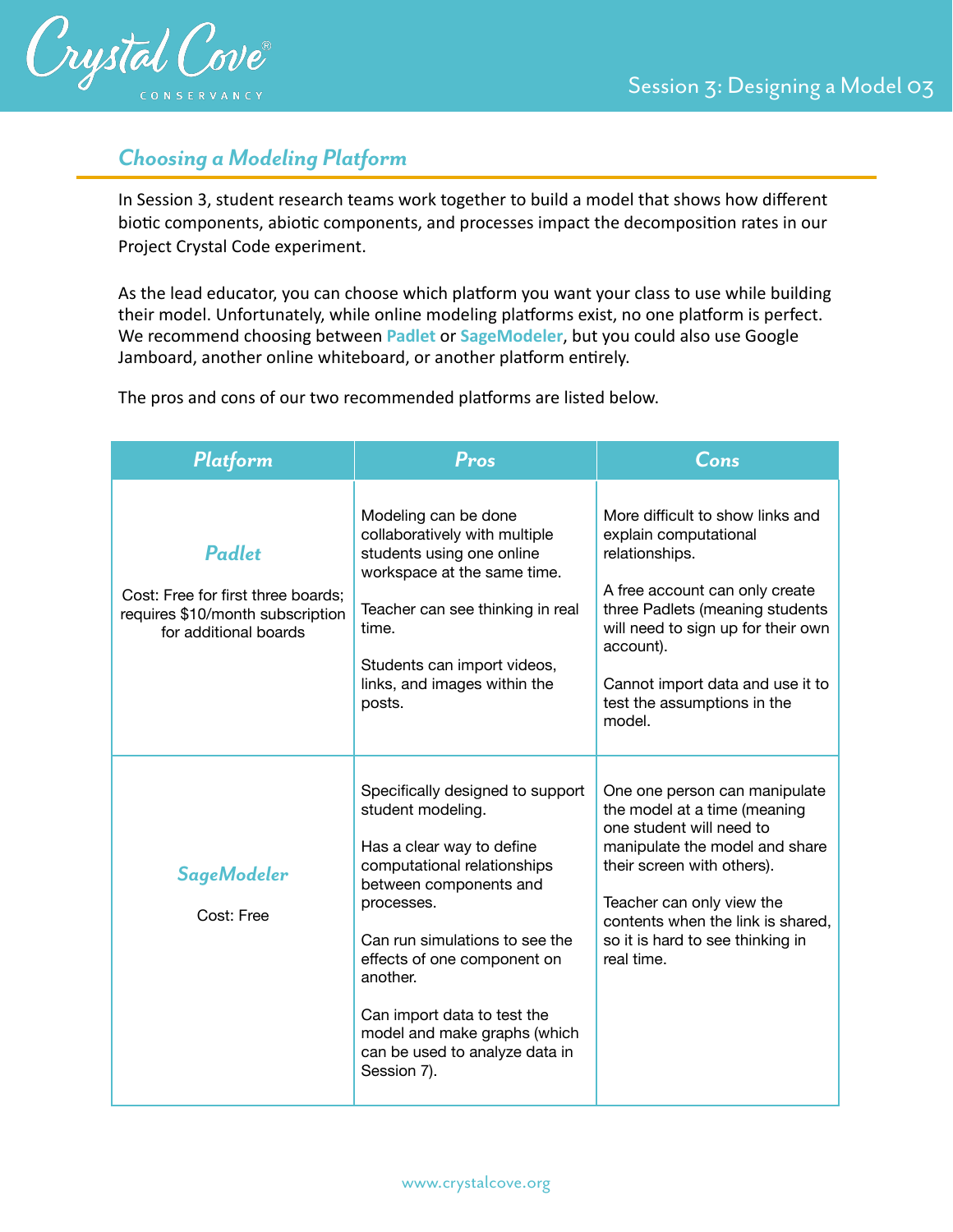

### *Virtual Materials*

- Session 3 Google Slides Presentation:
	- *• [If you're using Padlet](https://docs.google.com/presentation/d/1piel7ytZFGPr198rCpAlW6EJjEiK7vQC-ObCvbceY4U/edit?usp=sharing)*
	- *• [If you're using SageModeler](https://docs.google.com/presentation/d/1gzMGdnODEs_iEAxCcKG8ldFq1RbXwgnS8SoD1RLV8xo/edit?usp=sharing)*
	- *Session 3 Field Notebook template (optional)*
	- Template for your chosen modeling platform:
		- *• [Padlet Template](https://padlet.com/crystalcoveconservancy/2w9kn8nl01gavigk)*
		- *• [SageModeler Template](https://sagemodeler.concord.org/app/#shared=https://cfm-shared.concord.org/apllxYHTpLEVOhbuZkXw/file.json)*

### *Each student will need…*

- A device with internet access (a computer, smartphone, or tablet will all work!)
- Field notebook and pencil

## *Before You Start Teaching*

- Decide which platform you want students to use when building their research team model: Padlet, SageModeler, or another platform of your choice.
- Copy over the **Session 3 Slideshow** for your chosen platform to your own Google Drive account. Test to make sure that the videos work. (If not, you may have to check the permissions on the Crystal Cove Conservancy Youtube Account.)
- Decide how you want students to collaborate and share their ideas as they are brainstorming a list of components and processes and reflecting on their models.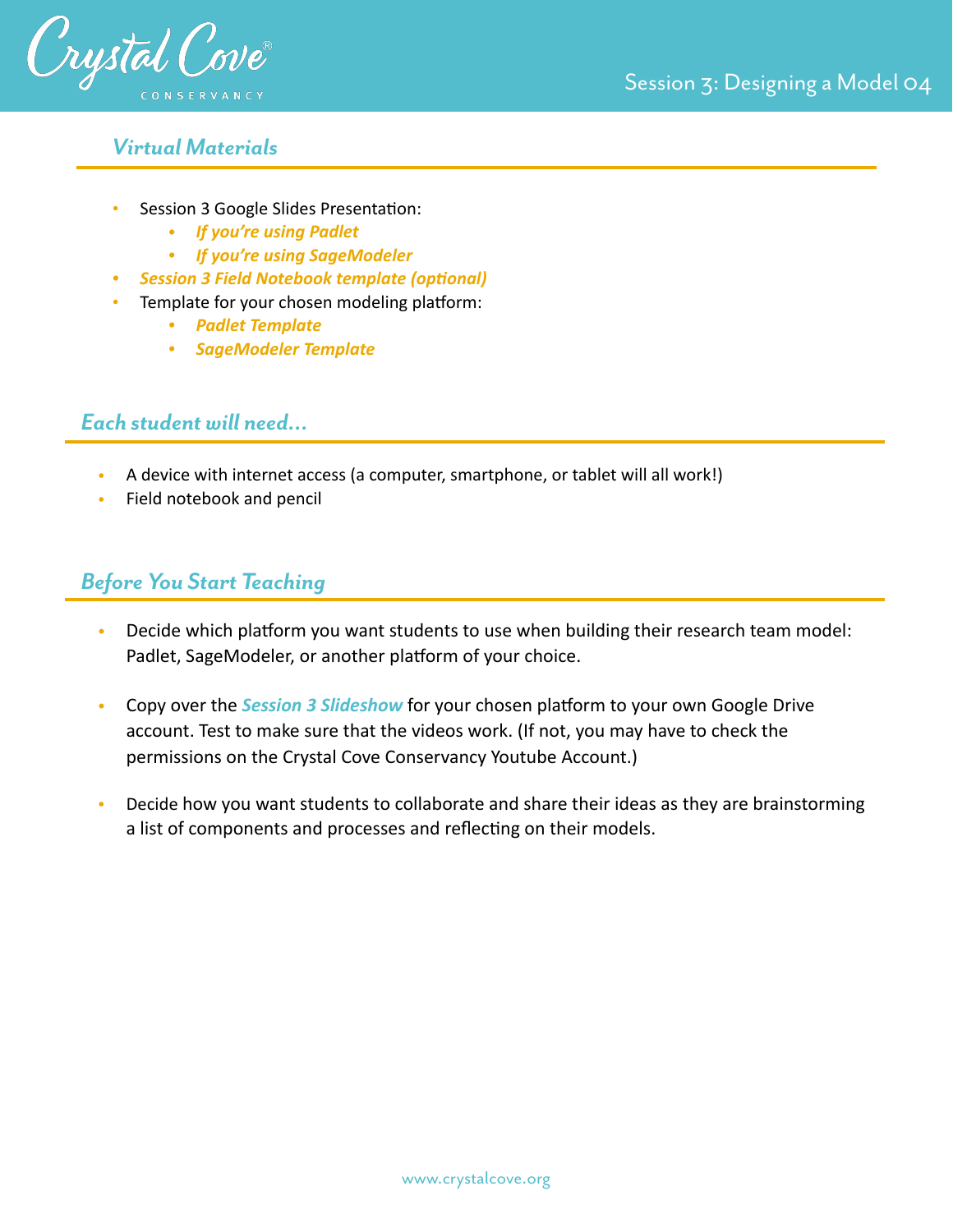

*Launch*

### *Learning Sequence*

### **Getting Started with Modeling (5 minutes)**

**1.** Open the *Session 3 Slideshow* and play the video on *Slide 2* for your class. In this video, Kaitlin will briefly introduce Session 3 and the fact that students will work in their research teams to build a model of the ecosystem at our Project Crystal Code research site in Moro Canyon.

**2.** Next, move on to *Slide 4*, which gives an overview of what students will do and learn during Session 3.

# *Explore*

### *Explore Part 1: Brainstorming Components & Processes (10-15 minutes)*

**1.** Advance to *Slide 4* and play the video. Kaitlin will introduce students to the first task in creating their model: they will need to work in their research team to brainstorm a list of abiotic components, biotic components, and processes involved in decomposition and carbon cycling at The Bowl experiment in Moro Canyon.

**2.** Once the video is done, move on to *Slide 5* and reiterate the task for students: They will work in their research teams to brainstorm abiotic components, biotic components, and processes involved in decomposition and the carbon cycle in Moro Canyon.

Let students know how you want them to record their list (in a shared Google doc, in their field notebook, etc.).

Some tips to share with students:

- *•* We want to thin about anything in the ecosystem that is involved in decomposition and the carbon cycle.
- Try to sort the list into abiotic components (non-living things), biotic components (living things), and processes (things that can happen).
- *•* For now, all ideas are good ones! Your research team will be able to decide which components and processes are most important later.
- It's okay to think categorically rather than worry about particulars (saying "herbivores" or "decomposers" instead of naming exact species found in Moro Canyon).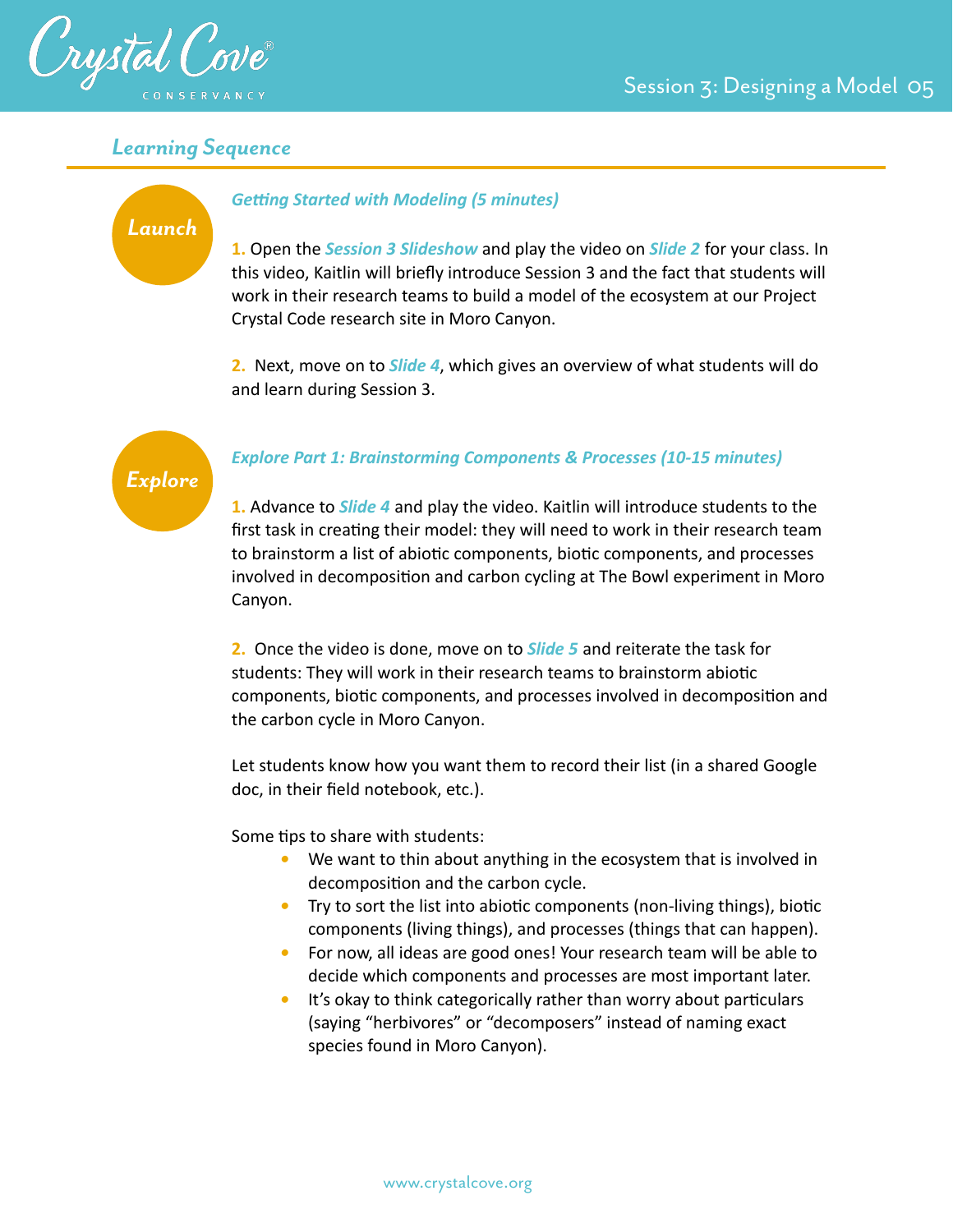

**3.** Break students into their research teams and give them 10 minutes to brainstorm their list. If possible, give them a two-minute reminder before the end of the brainstorming time.

**4***.* When the research teams are done brainstorming, play the video on *Slide 6*. In this video, Kaitlin will challenge students to pick the 10-12 items from their list that have the biggest effect on decomposition.

**5.** Move on to *Slide 7* and ask students to break back into their research teams. Give them two minutes to choose the 10-12 items on their shared list that they think will be most important to include in their team model.

If there is time, ask the research teams to share some of the final components and processes on their list with the whole class.

### *Explore Part 2: Building a Model (25-30 minutes)*

**6.** Once students have finished drafting their list of components and processes, move on to *Slide 8* and play the video for the whole class. This will introduce them to the modeling platform that they will be using to build their team models.

**If you are using Padlet, the model-building instructions are broken in** two. There is one video on how to register for an account and set up a Padlet for their research team (*Slide 8*), written instructions on how to set up the Padlet (*Slide 9*), and a second video and written instructions on how to use Padlet to build a model (*Slide 10-11*).

Note that as students set up their model, they are asked to use conditional statements to describe the relationship between different components of the model. They will use these conditional statements to construct logical proofs later on so that they can use their model to make predictions about how changes to the ecosystem may impact the decomposition rates.

• If you are using SageModeler, there is one video on how to use SageModeler on *Slide 8* and a second with written instructions on *Slide 9*.

**7.** Give students research teams 20 minutes to build their models. If it is possible, visit each group (whether virtually and in person) to check in on their progress. As you do so, encourage them to think about parts of the ecosystem and processes that they can't see, as well as those that are visible.